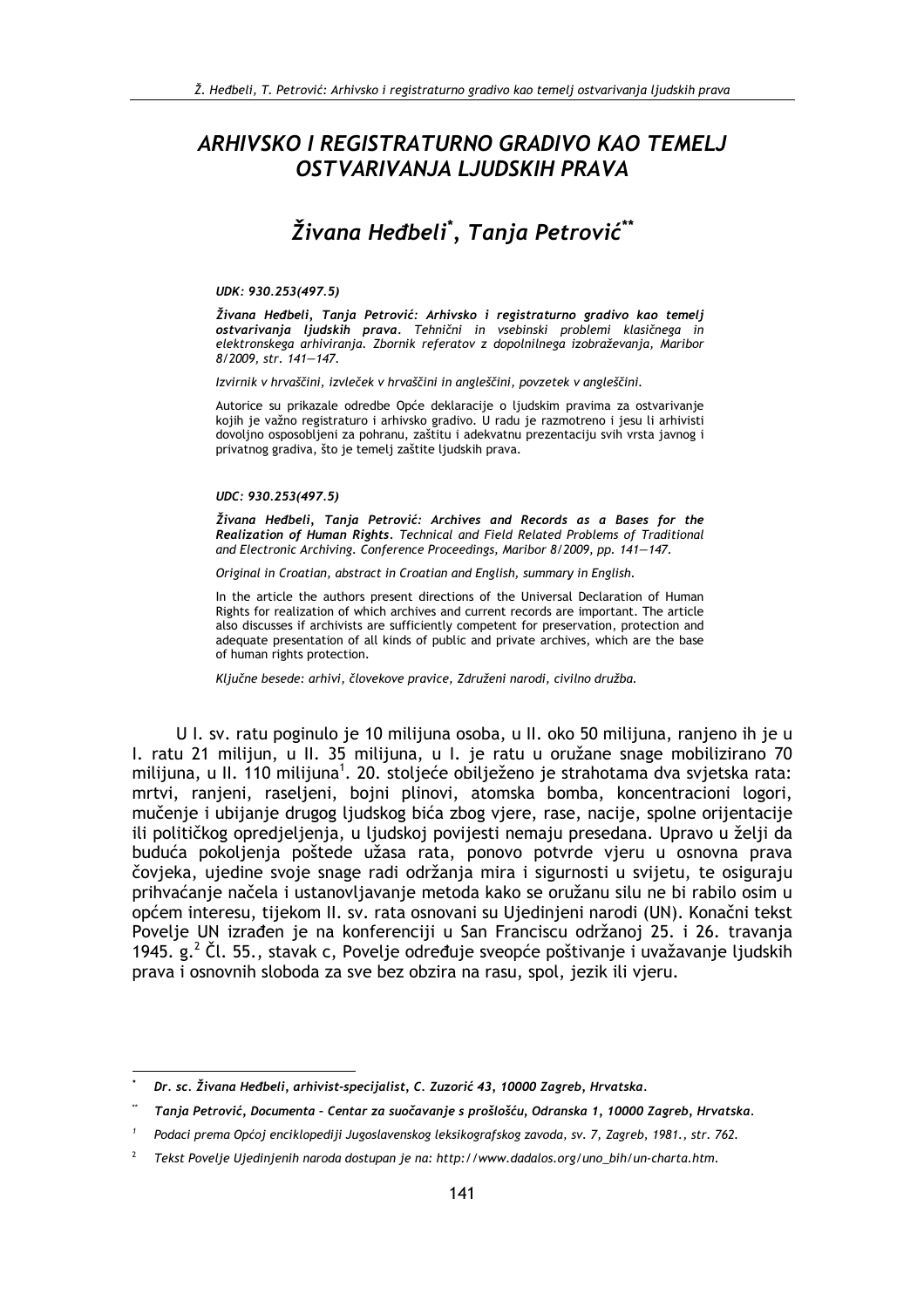Standardi ljudskih prava određuju što vlade moraju napraviti za svoje građane i također ono što ne smiju učiniti svojim građanima.<sup>3</sup> Prava se često svrstava u tri kategorije:

- $1<sub>1</sub>$ Građanska i politička prava. Ona su »usmierena na slobodu« i ukliučuju pravo na život, slobodu i sigurnost pojedinca/ke; slobodu od mučenja i ropstva; političku participaciju; slobodu uvjerenja, izražavanja, mišljenja, savjesti i vjere; slobodu udruživanja i okupljanja.
- $2.$ Ekonomska i socijalna prava. To su prava »usmjerena na sigurnost«, npr. pravo na rad; obrazovanje; prikladan životni standard; hranu; stanovanje i zdravstvenu zaštitu.
- $\overline{3}$ . Pravo na zdrav okoliš, kulturna prava i prava na razvoj. Ona uključuju prava da se živi u okolišu koji je čist i zaštićen od uništavanja; grupe ili 'narodi' imaju pravo na kulturni, politički i ekonomski razvoj.

Kako god razvrstali ljudska prava, ona su jedna cjelina i sva su jednako važna kao dio cieline. Ako je jedno pravo ugroženo, sva su prava ugrožena.

10. prosinca 1948. g. na Općoj skupštini Ujedinjenih naroda usvojena je i proglašena Opća deklaracija o ljudskim pravima.<sup>4</sup> U preambuli Deklaracije navodi se kako je priznanje urođenog dostojanstva te jednakih i neotuđivih prava svih članova ljudske obitelji temelj slobode, pravde i mira u svijetu, a da je najveća težnja svih ljudi izgradnja svijeta u kojemu će ljudska bića uživati slobodu govora i uvjerenja te biti pošteđena straha i neimaštine. Opću deklaraciju o ljudskim pravima tvori 30 članaka, kojih se odredbe mogu i trebaju primjenjivati na rad arhiva: od zaštite i pohrane gradiva, rada s korisnicima, do zaštite prava uposlenika:

#### Članak 1

Sva ljudska bića rađaju se slobodna i jednaka u dostojanstvu i pravima. Ona su obdarena razumom i sviješću pa jedna prema drugima trebaju postupati u duhu bratstva. Ovo je temeljna uputa kako se odnositi prema korisnicima gradiva, kao i za međusobni odnos uposlenika. Određuje se jednakost u dostojanstvu i pravima čime se postavlja pitanje opravdanosti, kad govorimo o gradivu pojedinaca, ili koje se odnosi na fizičke osobe, značenja djelatnosti i funkcija nekoga stvaratelja kao kriterija vrednovanja registraturnog i arhivskog gradiva.<sup>5</sup>

#### Članak 2

Svakome pripadaju sva prava i slobode utvrđene u ovoj Deklaraciji bez ikakve razlike glede rase, boje kože, spola, jezika, viere, političkog ili drugog uvierenia, nacionalnog ili socijalnog podrijetla, imovine, rođenia ili neke druge okolnosti.

Vrijedi ista opaska kao i kod članka 1.

Vidi Puhovski, Ž. Pretpostavka opstanka, ne fraza. Večernji list : Obzor, 15.11.2008., str. 15; Puhovski, Ž. Države najviše gaze ljudska prava. Večernji list, 10.12.2008., str. 10.

<sup>4</sup> Tekst Deklaracije dostupan je na http://www.human-rights.hr/knjiznica-ljudskih-prava/dokumenti/opcadeklaracija-ljudska-prava.html i na http://www.amnesty.hr/stranica.php?sifra\_str=opca\_deklaracija.

 $5^{\circ}$ Članak 3. Pravilnika o vrednovanju te postupku odabiranja i izlučivanja arhivskog gradiva, Narodne novine br. 90 iz 2002, http://narodne-novine.nn.hr/clanci/sluzbeni/309235.html.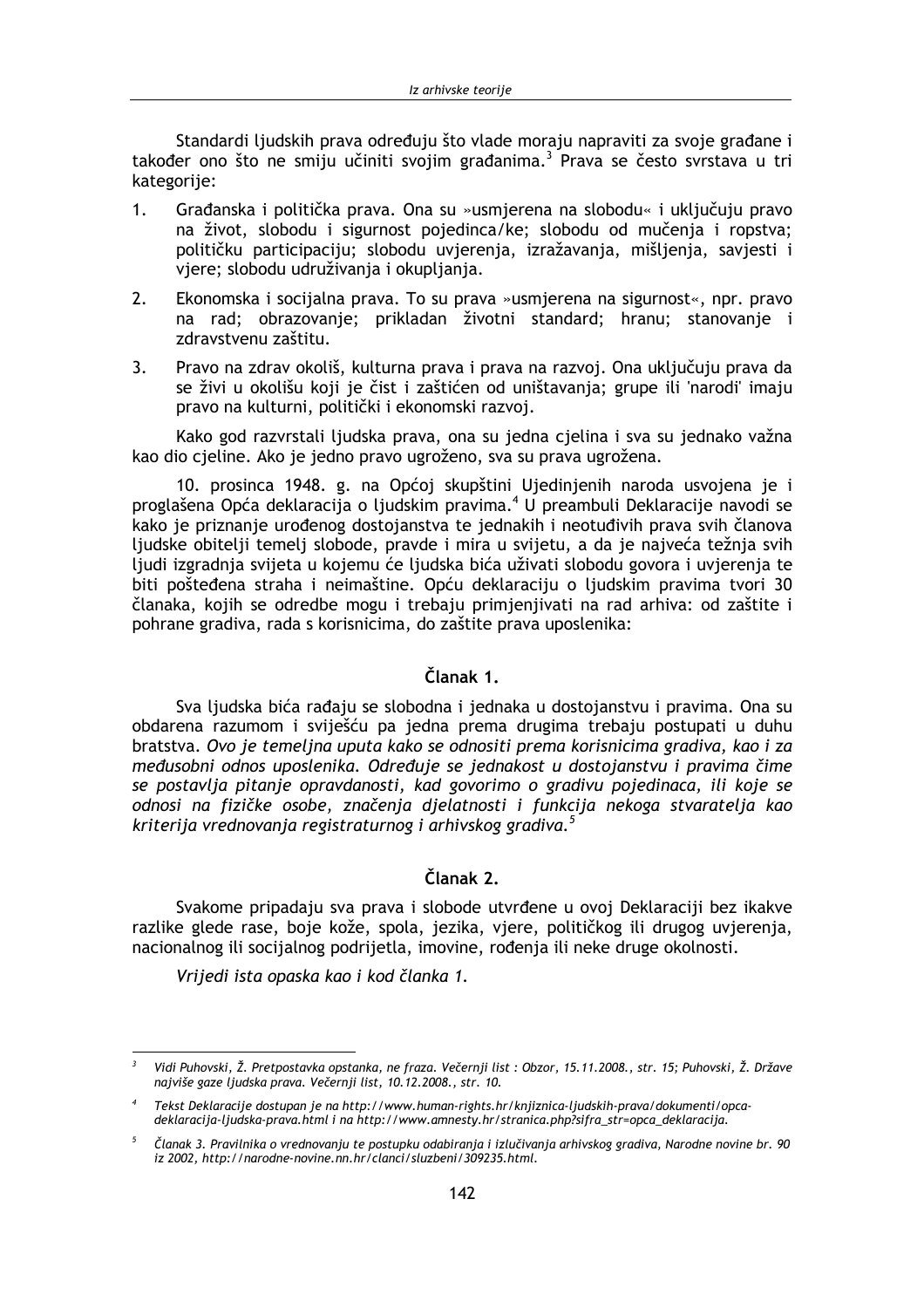#### Članak 8

Svatko ima pravo na dielotvornu odštetu putem nadležnih domaćih sudova zbog djela kojima su povrijeđena njegova temeljna prava zajamčena ustavom ili zakonom.

Rad bilo kojeg suda nezamisliv je bez spisa, kako priloga tužbi/raspravi, tako onih nastalih radom samog suda.

### Članak 11.

Svatko optužen za kazneno djelo ima pravo da ga se smatra nevinim dok se njegova krivnja zakonski ne utvrdi u javnom postupku u kojemu su mu pružena sva jamstva za obranu.

Vrijedi ista opaska kao i kod članka 8.

#### Članak 12.

Nitko ne smije biti podvrgnut samovoljnom miješanju u njegov privatni život, obitelj, dom ili dopisivanje, niti napadima na njegovu čast i ugled. Svatko ima pravo na pravnu zaštitu protiv takvog miješanja ili napada.

Članak štiti privatnost osoba, o čemu arhivska zajednica već uvelike raspravlja.

### Članak 15.

Svatko ima pravo na državljanstvo.

Nitko ne smije biti samovoljno lišen svoga državljanstva niti mu se smije odreći pravo na promjenu državljanstva.

Za realizaciju ovog prava neophodno je i nužno postojanje i dostupnost relevantnog gradiva.

#### Članak 16

Punolietni muškarci i žene imaju pravo na sklapanje braka i osnivanje obitelji bez ikakvih ograničenia glede rase, nacionalnosti ili viere. Oni imaju ista prava prilikom sklapania braka, u braku i tijekom razvoda.

Vrijedi ista opaska kao i kod članka 15.

# Članak 17

Svatko ima pravo posjedovati imovinu samostalno ili u zajednici s drugima.

Vrijedi ista opaska kao i kod članka 15.

### Članak 19.

Svatko ima pravo na slobodu mišljenja i izražavanja. To pravo obuhvaća slobodu zadržavanja mišljenja bez vanjskih pritisaka te slobodu traženja, primanja i širenja informacija i ideja putem bilo kojeg sredstva javnog priopćavanja i bez obzira na granice.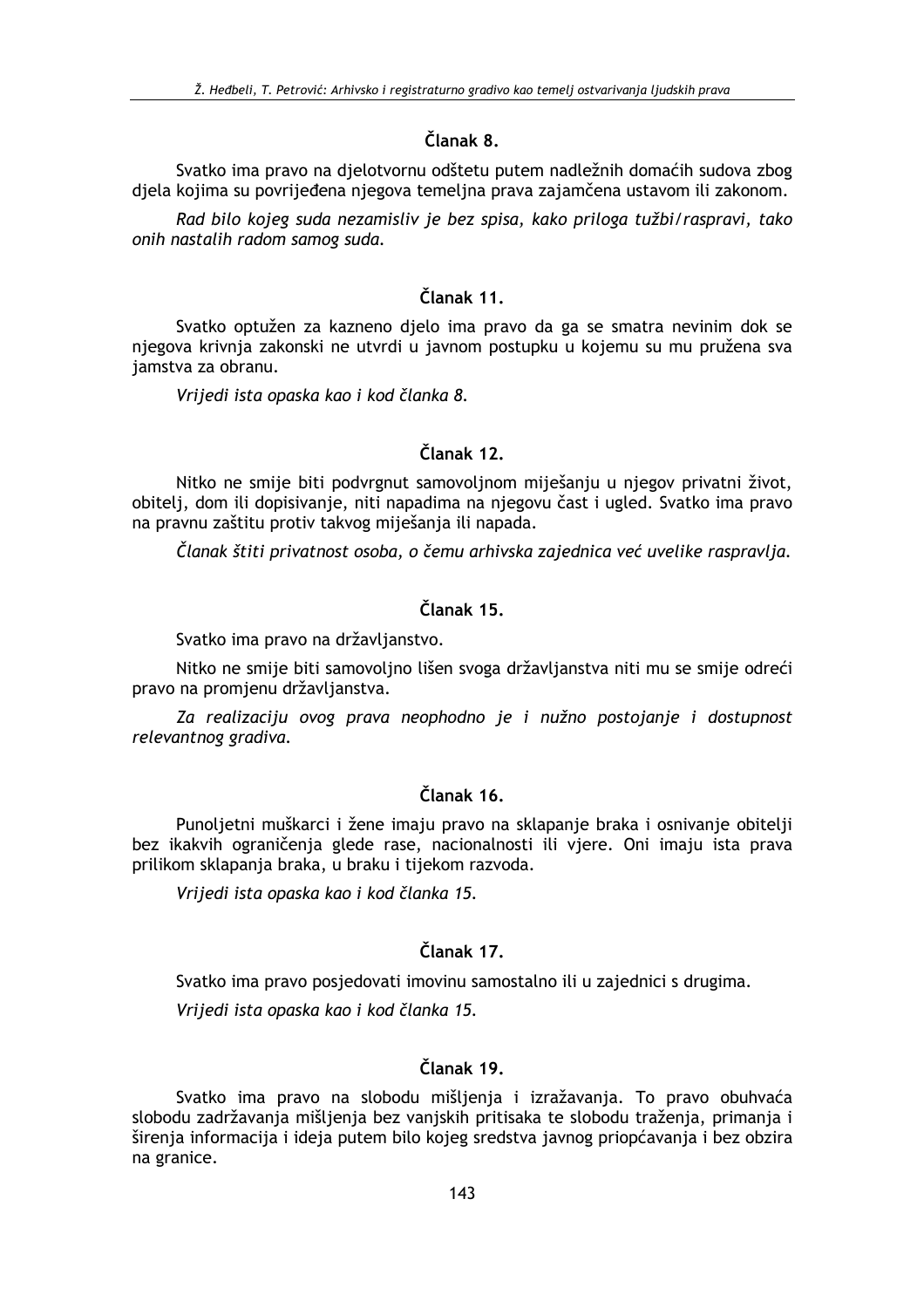Vrijedi ista opaska kao i kod članka 15.<sup>6</sup>

### Članak 21.

Svatko ima pravo sudjelovati u upravljanju svojom zemljom neposredno ili preko slobodno izabranih predstavnika.

Vrijedi ista opaska kao i kod članka 15.7

## Članak 22.

Svatko kao pripadnik društva ima, putem državnih programa i međunarodne suradnje, a u skladu s organizacijom i mogućnostima svake pojedine države, pravo na socijalnu sigurnost i ostvarenje gospodarskih, socijalnih i kulturnih prava koja su uvjet njegova dostojanstva i neometanog razvoja njegove osobnosti.

Vrijedi ista opaska kao i kod članka 15.

#### Članak 26.

Svatko ima pravo na odgoj i obrazovanje. Odgoj i obrazovanje mora biti besplatno, barem na osnovnom i općeobrazovnom stupnju.

Vrijedi ista opaska kao i kod članka 15. Članak određuje besplatni odgoj i obrazovanje, što se realizira i besplatnim korištenjem arhivskog gradiva i obavijesnih pomagala.<sup>8</sup>

#### Članak 27.

Svatko ima pravo slobodno sudjelovati u kulturnom životu svoje zajednice, uživati u umjetnosti, pridonositi znanstvenom razvoju i koristiti njegove prednosti.

Svatko ima pravo na zaštitu moralnih i materijalnih interesa od bilo kojeg znanstvenog, književnog ili umjetničkog djela kojemu je autor.

Realizacija i ovog članka teška je bez sačuvanog i dostupnog gradiva.<sup>9</sup>

Sačuvano, zaštićeno, pretraživao i besplatno dostupno registraturno i arhivsko gradivo temelj je zašite ljudskih prava. Postavlja se pitanje jesu li sami arhivisti dovoljno svjesni važnosti gradiva za zaštitu ljudskih prava, odnosno adekvatno osposobljeni za obavljanje ove zadaće? U 19. st. počinje sustavno prikupljanje

Vidi Hedbeli, Ž. Arhivi i etika. 7. zbornik referatov dopolninega izobraževania s področii arhivistike. dokumentalistike in informatike v Radencih od 2. aprila do 4. aprila 2008.: Tehnični in vsebinski problemi klasičnega in elektronskega arhiviranja. Maribor : Pokrajinski arhiv Maribor, 2008., str. 125-132.

Vidi Heđbeli, Ž. Dostupni i sređeni arhivi - pretpostavka i temelj pravne države. Država i političke stranke, Zagreb : Narodne novine : Hrvatski pravni centar, 2004., str. 123-128.

Vidi Heđbeli. Ž. Korisnici, arhivi, literatura : Zagovor za istraživanie korisnika arhiva u Hrvatskoj - osam godina poslije. 6 zbornik referatov dopolnilnega izobraževanja s področji arhivistike, dokumentalistike i informatike v Radencih 28.-30. marca 2007 : Tehnični in vsebinski problemi klasičnega in elektronskega arhiviranja, Maribor : Pokrajinski arhiv Maribor, 2007. str. 350-358; Hedbeli. Ž. Hrvatski arhivi i provedba propisa o uredskom poslovanju i pravu na pristup informacijama. Arhivska praksa, br. 10/2007, str. 142-149.

Vidi Hedbeli, Ž. Archival Records as Cultural Goods. The Future of Information Sciences, INFuture2007: Digital Information and Heritage. Zagreb : Odsjek za informacijske znanosti Filozofskog fakulteta u Zagrebu, 2007. str. 73-81; Hedbeli, Ž. Privatno arhivsko gradivo u Hrvatskoj i inicijativa nevladinih organizacija. Atlanti 1-2(2007), str. 223-232.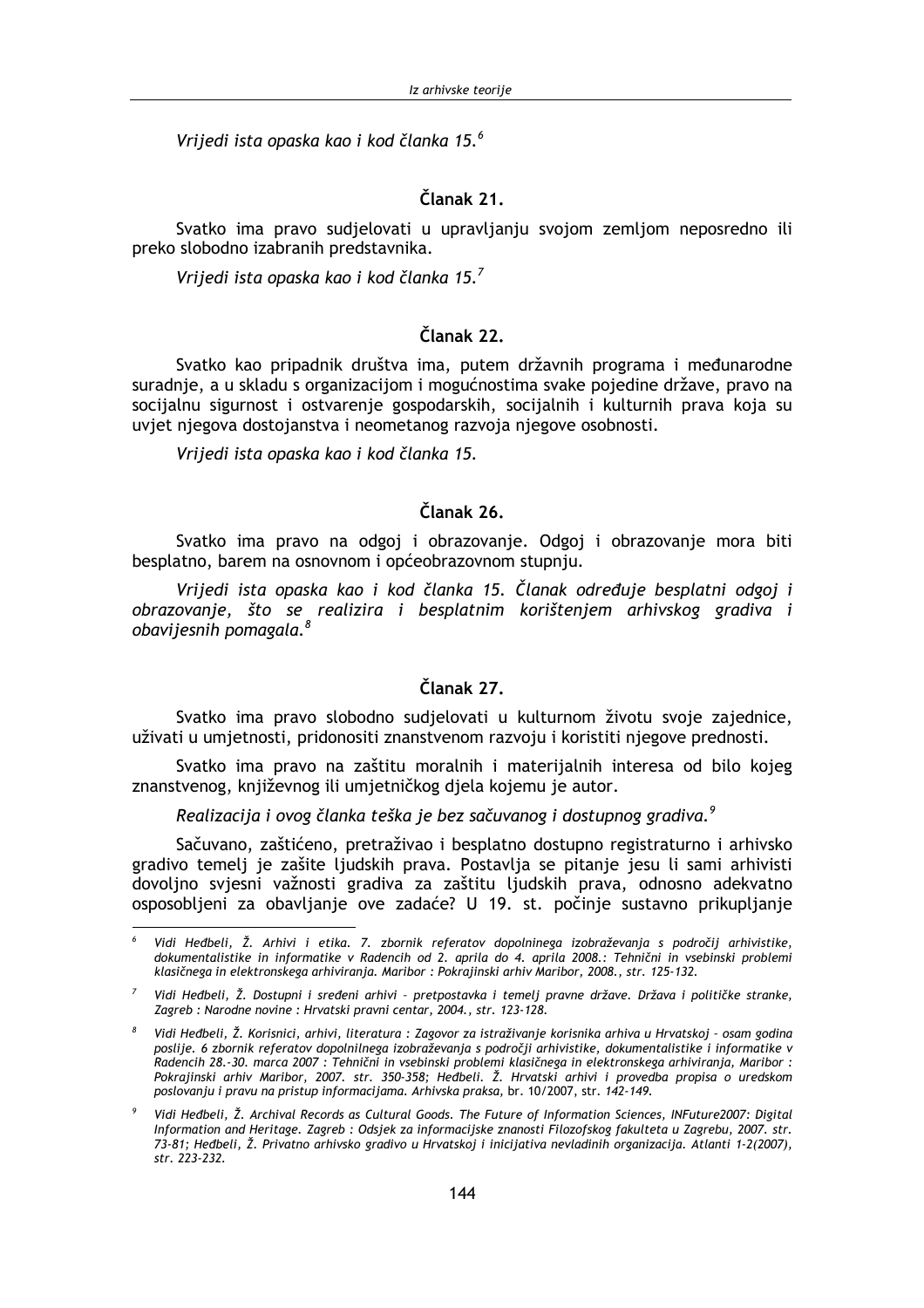arhivskog gradiva, i usporedo s tim, osnivanje modernih arhiva, ustanova koje preuzimaju, čuvaju, obrađuju i daju na korištenje gradivo različitih stvaratelja. Buđeniem nacionalnih država arhivi dobivaju svoje moderno značenie. Porast broja činovnika i javnih službi, izuzetan porast količine dokumenata nakon I., a posebice nakon II. svjetskog rata, uzrokovale su ogromno povećanje količine gradiva koja je došlo i dolazi u arhive, a s kojima struka još uvijek nije u stanju efikasno i ekonomično izaći na kraj. U 20. stoljeću uveden je koncept »životnog ciklusa dokumenata«, na kojem počiva cjelokupni rad modernih arhiva, koje karakterizira važnost dokumenata za studij povijesti, nacionalna arhivska služba (nacionalni arhiv), arhivi su objektivni, neutralni i pasivni čuvari istine, privatno gradivo pohranjeno u državnim arhivima ...

U Hrvatskoj o organiziranoj arhivskoj službi, odnosno o arhivskoj instituciji kao takvoj možemo govoriti tek od 20. st. Problemi nedostatka prostora, fluktuacije radne snage i nedovoljnog financiranja trajni su problemi arhivske službe, koje se neće tako brzo riješiti.<sup>10</sup> Prema novinama »Ministar kulture Božo Biškupić priznao je da mu je budžet za 2009. manji za oko 6,5 posto, što iznosi nekih pedesetak, šezdesetak milijuna kuna. Svota koju država Hrvatska izdvaja za kulturnu ne iznosi ni jedan posto budžeta. ...«<sup>11</sup>

Unatoč postojanja adekvatnog diplomskog studija, u Hrvatskoj se pri zapošliavanju arhivista kao uviet ne traži završeni studij arhivistike. Arhivisti su osobe s VSS priučene za arhivsku službu. U arhivima rade osobe koji su uglavnom diplomirali neku od društvenih znanosti, te potom uz rad položile stručni ispit. Osobe koje polože stručni ispit mogu steći užu specijalnost ako u okviru stručnog ispita polože predmete koji su Pravilnikom o polaganju stručnih ispita u arhivskoj struci<sup>12</sup> utvrđeni kao uvjet za stjecanje pojedine specijalnosti i ako je tema njihova stručnog, odnosno praktičnog rada iz područia te specijalnosti. Specijalnosti u zvanju arhivista su: filmski arhivist, konzervator, specijalist za starije arhivsko gradivo, specijalist za novije arhivsko gradivo i informatičar. Stjecanje specijalnosti za rad s gradivom prema područjima: pravosuđe, uprava, školstvo, vojska, medicina, udruge ... bilo bi daleko logičnije. U navedenoj, obaveznoj literaturi programa stručnih ispita Opća deklaracija o ljudskim pravima nije navedena, kao i niti jedno djelo koje se bavi liudskim pravima. Do sada u Hrvatskoj nije održano niti jedno arhivističko savjetovanje posvećeno arhivima i ljudskim pravima.

U Hrvatskoj ne postoje specijalni arhivi: gospodarski, sveučilišni, znanstveni, udruga, političkih stranaka, filmski, foto, audio... Postojeći državni arhivi trebali bi prvenstveno zbrinjavati gradivo javne uprave, no preuzimaju i ostalo gradivo, što ponekad znači samo njegovo fizičko zbrinjavanje, a ne i adekvatnu obradu i prezentaciju, budući da tradicionalno arhivističko obrazovanje i kultura rada ne pruža ona znanja i vještine koji su nužni da bi se arhivisti uspješno bavili zaštitom i prezentacijom specijalnog gradiva. U arhivama nema osoba koje bi imale relevantno znanie iz danog područia e kako bi valiano prezentirale i vrednovale recimo izume Nikole Tesle, pokuse Instituta Ruđer Bošković, proizvodnju tenkova tvornice Đuro Daković, medicinske kartone Klinike za tumore, predmete Ustavnog suda ili sportska dostignuća Dražena Petrovića. Ne postoji arhiv hrvatskih autohtonih biljnih i

Vidi Heđbeli, Ž. Položaj, uloga i promjene pismohrana i arhiva kao posljedica širenja elektroničke uprave. majistarski rad, Zagreb: Filozofski fakultet, 2005.,<br>magistarski rad, Zagreb: Filozofski fakultet, 2005.,<br>http://www.iias-trieste-maribor.eu/fileadmin/pubblicazioni/Hedbeli.swf; Ćosić, S., Lemić, V. Problemi arhivske službe u Hrvatskoj. Arhivski vjesnik, god. 51 (2008.), str. 9-24.

 $11$ Derk, D. Godina rezania vrpca, Večernij list : Obzor, 27, 12, 2008., str. 39.

Narodne novine br. 93 iz 2004, http://narodne-novine.nn.hr/clanci/sluzbeni/312404.html.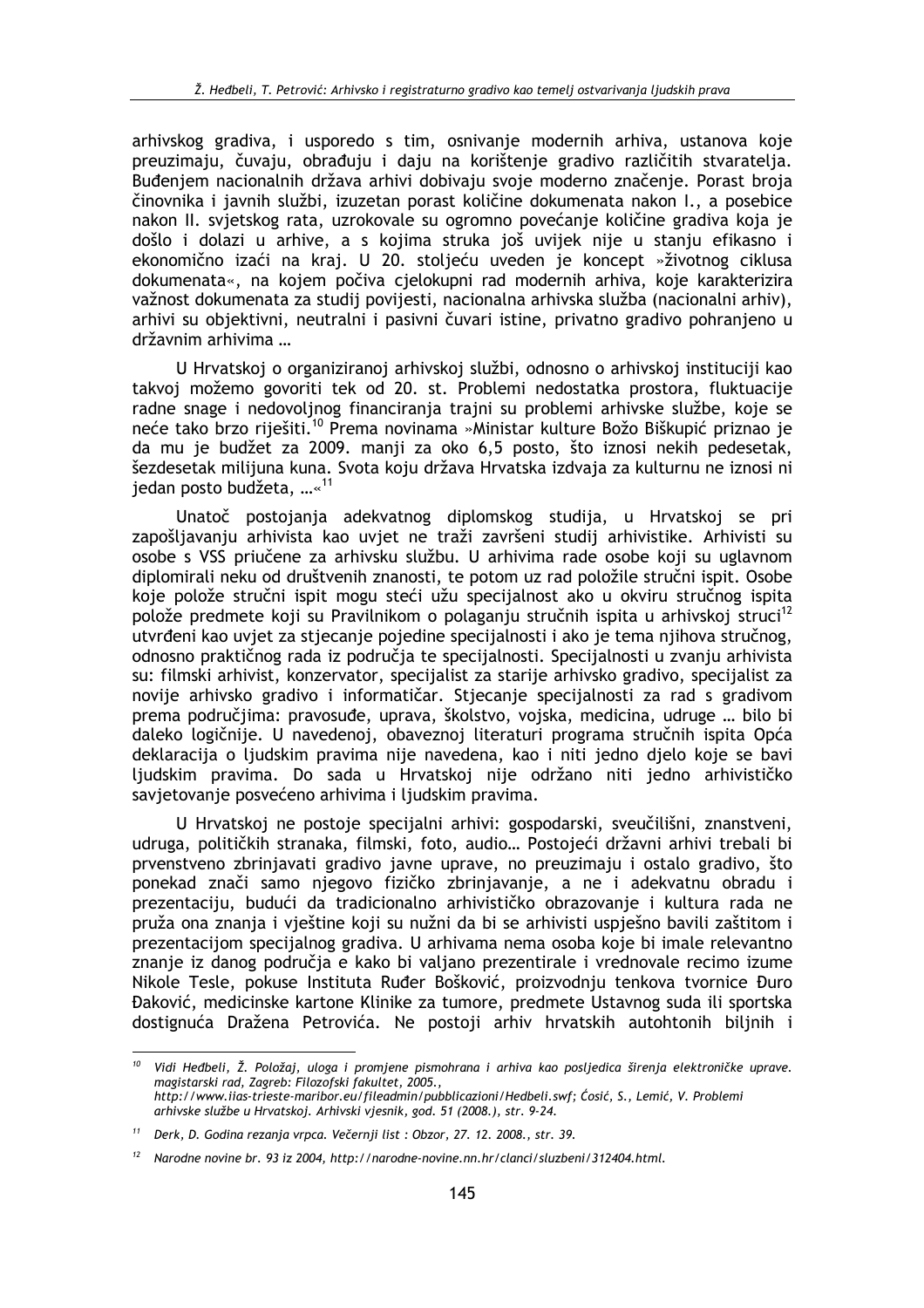životinjskih vrsta, a tražiti arhiv Roma, malih vjerskih zajednica, osoba homoseksualne orijentacije ili zlostavljanja žena i djece prije sliči na loš vic, nego što bi bilo ozbiljno shvaćeno. »Hrvatski arhivi još nisu osposobljeni za preuzimanje, obradu i davanja na korištenje elektroničkoga gradiva.«13

I dok je arhivska služba u svijetu i Hrvatskoj pretežito još uvijek utemeljena na devetnaestostoljetnim načelima, demokratska se društva razvijaju u pravcu civilnog. Najkraće rečeno, civilno društvo jesu građani koji se aktivno i slobodno upliću u sve društvenog djelovanja.<sup>14</sup> Organizacije civilnog društva nazivaju se sfere dobrovoljnim, neovisnim, neprofitnim, nevladinim ili trećim sektorom. Organizacije civilnog društva zapravo surađuju s vladom i u idealnim uvjetima postižu da ona odgovorno ispunjava svoja obećanja. Institucije civilnog društva pronalazimo u demokratskim zemljama utemeljenim na vladavini prava, s razvijenim tržišnim gospodarstvom. Ponekad se na civilno društvo gleda kao na opoziciju aktualnoj vlasti i funkcija watch doga (psa čuvara) se u javnosti percipira kao negativna, no evidentno je da civilno društvo igra važnu ulogu osobito u zemljama mlade demokracije.

Organizacije civilnog društva usko se vezuju uz modernu socijalnu državu. Kad govorimo o socijalnoj državi, mislimo na državu koja svojim aktivnostima djeluje u smjeru osiguravanja socijalnog minimuma svim svojim građanima, kao i pružanja drugih vrsta pomoći onima koji si je ne mogu omogućiti sami. S obzirom da dobar dio programa socijalne države počiva na inicijativama upravo organizacija civilnog društva, njihova važnost za funkcioniranje države je neumitna.

»Međutim, naša je odgovornost ipak razmjerna, jer je za ispunjavanje zadaće arhivske službe presudan odnos države prema njoj. Država treba osigurati temelje djelovanja službe: optimalan zakonski okvir te materijalna i financijska sredstva potrebna za njezin rad.«<sup>15</sup> Glavna je razlika između klasičnih arhiva, koji su pasivni čuvari gradiva, i organizacija civilnog društva upravo svjetonazorska. Organizacije civilnog društva nisu pasivne i ne čekaju da im država osigura optimalna sredstva za rad. Štoviše!

Pravo na život temelino je ljudsko pravo. Ranjeni, izbiegli, mučeni, gladni ne haju za arhive, njima su potrebni hrana, voda, lijekovi, dom i sigurnost. Podrazumijeva se da zadovoljenje ovih bazičnih potreba uvijek ima prednost, te da bi se kosilo sa zdravim razumom u poharanim zemljama izgrađivati arhive prije bolnica i škola. Kulturna prava po prirodi stvari dolaze na ostvarivanje tek nakon što su ostvarena građanska, ekonomska i socijalna.

Ipak, arhivsko je gradivo potrebno i ranjenima, izbjeglima i mučenima, kada njihove muke prođu ili upravo zato da bi prošle. Kao što smo ranije vidjeli, skoro pa i nema ljudskog prava za čiju realizaciju nije potrebno gradivo, registraturo ili arhivsko. Osobe koje su ponekad pobjegle doslovce samo s plastičnom vrećicom u rukama, kad-tad zatrebaju svoje izvode iz matica rođenih i vjenčanih, dokaze o državljanstvu, imovini, završenoj školi, radnom stažu. Obitelji nestalih osoba trebaju dokaze da su nestale osobe uistinu postojale. Žrtva mučenja može započeti proces izlječenja snimkama sa suđenja njenim mučiteljima. Djeca imaju pravo pitati svoje roditelje što su radili u ratu, i obratno, roditelji imaju pravo znati što su njihova djeca radila u ratu. Zatočeni trebaju potvrdu o zatočenju kako za ostvarenje svojih

<sup>&</sup>lt;sup>13</sup> Ćosić, S., Lemić, V. Problemi arhivske službe u Hrvatskoj. Arhivski vjesnik, god. 51 (2008.), str. 9-24.

<sup>&</sup>lt;sup>14</sup> Definicija prema Wikipediji http://hr.wikipedia.org/wiki/Civilno\_dru%C5%A1tvo.

<sup>&</sup>lt;sup>15</sup> Ćosić, S., Lemić, V. Problemi arhivske službe u Hrvatskoj. Arhivski vjesnik, god. 51 (2008.), str. 9-24.